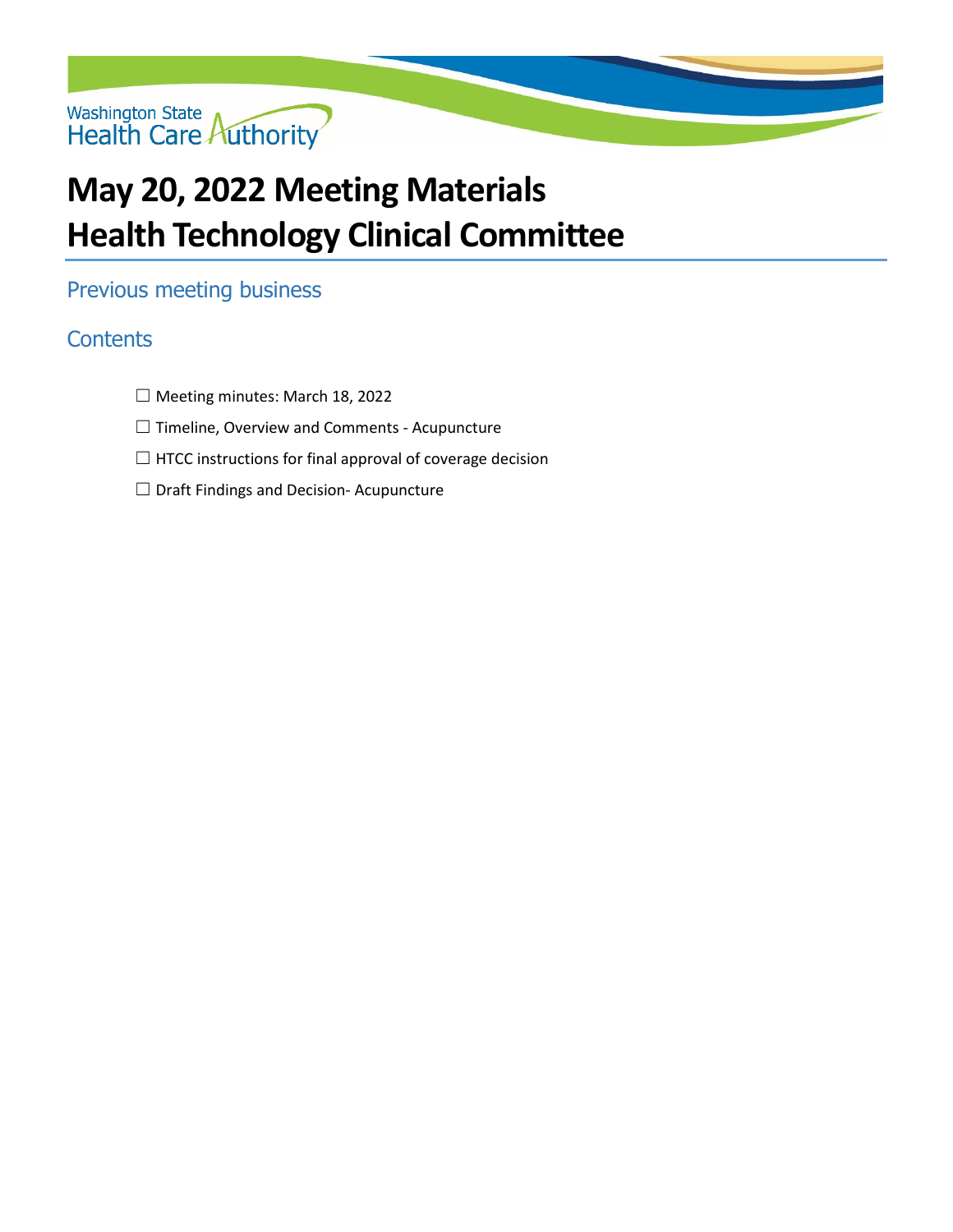# <span id="page-1-0"></span>Washington State<br>Health Care Authority

## **Health Technology Clinical Committee**

**Date:** March 18, 2022 **Time:** 8:00 a.m. – 2:00 p.m. **Location:** Webinar **Adopted:** Pending

## Meeting materials and transcript are available on the **[HTA website.](http://www.hca.wa.gov/about-hca/health-technology-assessment/meetings-and-materials)**

## **HTCC Minutes**

**Members present:** John Bramhall, MD, PhD; Larry Birger, Jr., MD; Clinton Daniels, DC, MS; Janna Friedly, MD, MPH; Conor Kleweno, MD; Christoph Lee, MD, MS, MBA; Laurie Mischley, ND, MPH, PhD; Sheila Rege, MD; Mika Sinanan, MD, PhD; Tony Yen, MD

**Clinical expert:** Kathleen Lumiere, DAOM, LAc, MS

## **HTCC Formal Action**

- **1. Welcome and Chair remarks:** Dr. Rege, chair, called the meeting to order; members present constituted a quorum.
- **2. HTA program updates:** Josh Morse, program director, presented HTCC meeting protocols and guidelines, and an overview of the HTA program.
- **3. Previous meeting business:**

**November 5, 2021 meeting minutes:** Draft minutes reviewed. Motion made and seconded to approve the minutes as written.

*Action:* Nine committee members approved the November 5, 2021 meeting minutes.

**November 19, 2021 meeting minutes:** Draft minutes reviewed. Motion made and seconded to approve the minutes as written.

*Action:* Ten committee members approved the November 19, 2021 meeting minutes.

**Noninvasive Cardiac Imaging for Coronary Artery Disease draft findings and decision:** Chair referred members to the draft findings and decision and called for further discussion. One comment was received on the draft determination language, proposing out of scope clarification in order to support implementation of the decision. The comment also asked if the decision would supersede previous determinations on noninvasive cardiac imaging.

The committee considered the recommendation. Changes were made to clarify what was out of scope for the determination: asymptomatic individuals, follow up of prior abnormal cardiac imaging studies, myocardial viability, preoperative evaluation, and patients presenting for evaluation of cardiac pathologies other than coronary artery disease. Language about the determination superseding previous determinations on the topic was also added.

## **Draft**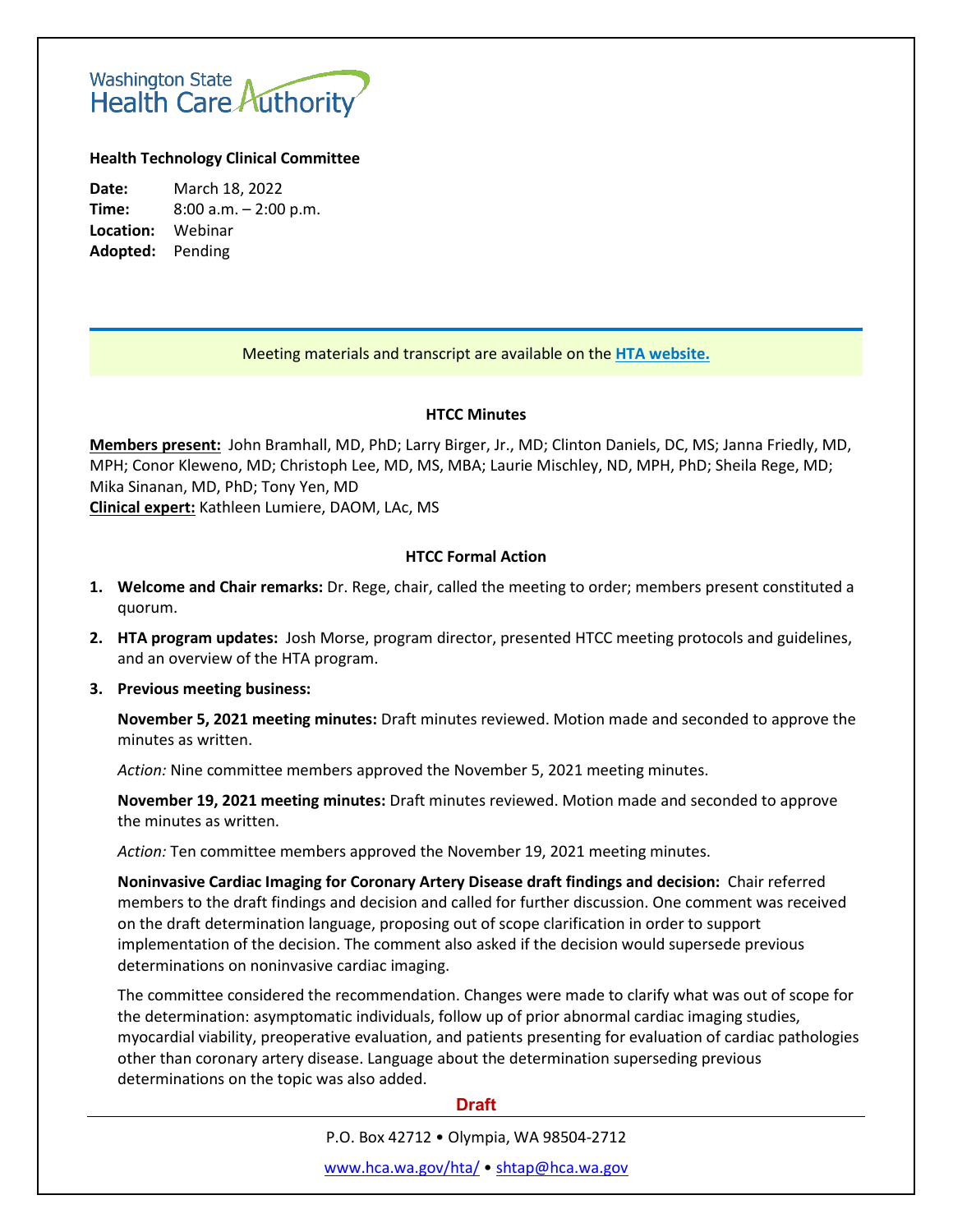A motion was made and seconded to accept the findings and decision, as amended.

*Action:* Nine committee members approved the Noninvasive Cardiac Imaging determination findings and decision. One member recused themselves.

**Use of Cardiac Magnetic Resonance Angiography (CMRA) in Adults and Children draft findings and decision:** Chair referred members to the draft findings and decision and called for further discussion. One comment was received on the draft determination language, proposing out of scope clarification in order to support implementation of the decision.

The committee considered the recommendation. Changes were made to clarify what was out of scope for the determination: cardiac stress magnetic resonance imaging.

A motion was made and seconded to accept the findings and decision, as amended.

*Action:* Nine committee members approved the CMRA determination findings and decision. One member recused themselves.

## **4. Acupuncture for Chronic Migraine and Chronic Tension-type Headache**

**Washington State agency utilization and outcomes:** Emily Transue, MD, MHA, Medical Director, Employee and Retiree Benefits, Health Care Authority, presented the state agency perspective on acupuncture. Find the full presentation published with the March 18 [meeting materials.](https://www.hca.wa.gov/about-hca/health-technology-assessment/meetings-and-materials)

**Scheduled and open public comments:** Chair called for public comments. Comments were provided by:

- Charis Wolf, LAc, DACM, Dipl Ac SIEAM, Adjunct Faculty; American Society of Acupuncturists, Board of Directors; Kirkland, WA
- Leslie Emerick, MPA Emerick & Bloom, Governmental Consulting-Legislative Advocacy; Olympia, WA
- Sharonne O'Shea, MS, JD Acupuncturist, Acorn Acupuncture; Olympia, WA

**Vendor report/HTCC questions and answers:** Erika Brodt, Aggregate Analytics, presented the evidence review for Acupuncture for Chronic Migraine and Chronic Tension-type Headache. The full presentation is published with the March 18 [meeting materials.](https://www.hca.wa.gov/about-hca/health-technology-assessment/meetings-and-materials)

## **HTCC coverage vote and formal action:**

## *Committee decision*

Based on the deliberations of key health outcomes, the committee decided that it had the most complete information: a comprehensive and current evidence report, public comments, and state agency utilization information. The committee decided that the current evidence on acupuncture for chronic migraine and chronic tension-type headache was sufficient to make a determination. The committee discussed and voted separately on the evidence for the use of acupuncture for chronic migraine, chronic tension-type headache, and chronic daily headache. The committee considered the evidence, public comment and expert input, and gave greatest weight to the evidence it determined, based on objective factors, to be the most valid and reliable.

Based on these findings, the committee voted to cover with conditions acupuncture for chronic migraine. Separately, the committee voted not to cover acupuncture for chronic tension-type or chronic daily headache.

## **DRAFT**

Page 2 of 4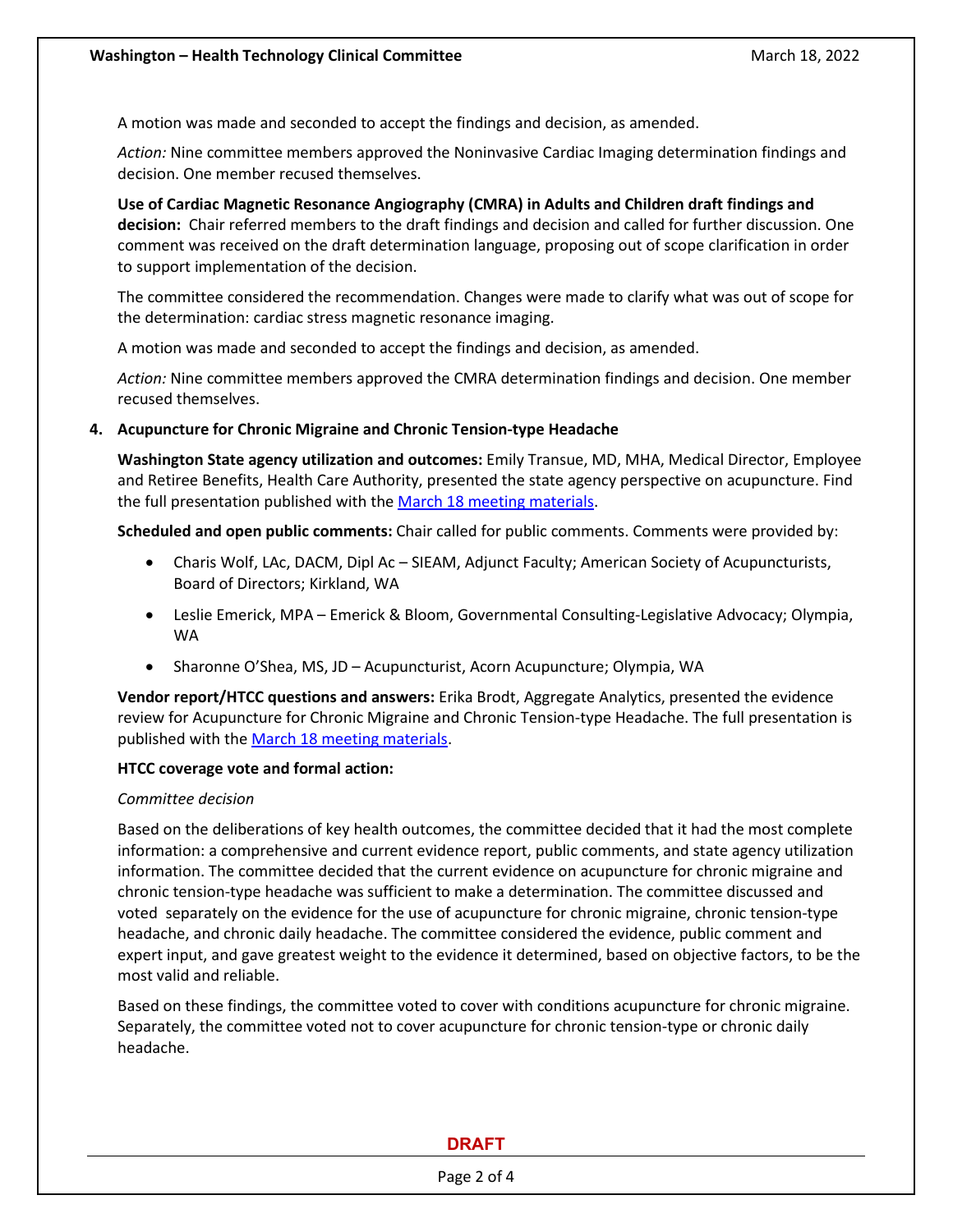|                                                  | Not covered | <b>Covered under</b><br>certain conditions | Covered<br>unconditionally |
|--------------------------------------------------|-------------|--------------------------------------------|----------------------------|
| Acupuncture for chronic<br>migraine              | 3           |                                            | 0                          |
| Acupuncture for chronic<br>tension-type headache | 9           | 1                                          | 0                          |
| Acupuncture for chronic daily<br>headache        | 9           | 1                                          | 0                          |

## *Discussion*

The committee reviewed and discussed the available studies for use of acupuncture for chronic migraine and chronic tension-type headache. Conditions for coverage were discussed, drafted, and voted on. A majority of committee members supported the conditions of coverage for acupuncture. Details of study design, inclusion criteria, outcomes, cost, cost-effectiveness, and other factors affecting study quality were discussed.

## *Committee's draft determination*

This decision applies to adults (age 18 and older).

- For chronic migraine (as defined by the International Headache Society), acupuncture is a **covered benefit with the following conditions**:
	- $\circ$  Must be diagnosed with chronic migraine by a qualified provider (per Washington State Department of Health),
	- o For up to 24 sessions over the course of one year, and
	- o Additional treatment cycles may be considered at agency discretion.

## *Non-covered indicators*

Acupuncture is **not covered** for:

- Chronic tension-type headache
- Chronic daily headache

## *Action*

The committee checked for availability of a Centers for Medicare and Medicaid Services (CMS) national coverage decision (NCD). There is no NCD for acupuncture for chronic migraine or chronic tension-type headache as reviewed.

The committee discussed clinical guidelines identified from the following organizations:

- European Academy of Neurology (EFNS) *EFNS guideline on the treatment of tension-type headache Report of an EFNS task force* (2010) (Included in prior report)
- National Institute for Health and Care Excellence (NICE) *Headaches in over 12s: diagnosis and management* (2012) (updated in May 2021) (Included in prior report)

## **DRAFT**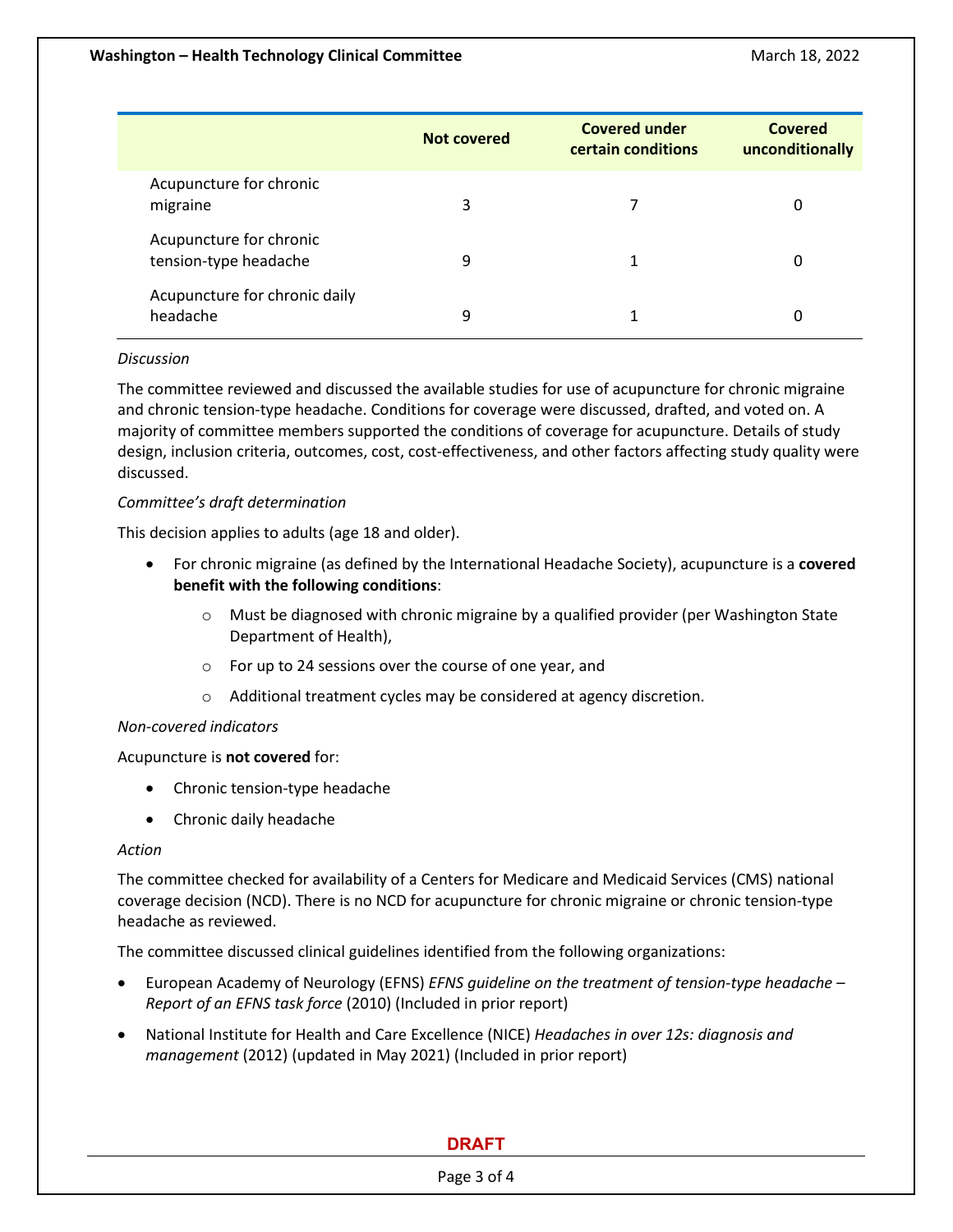- Institute for Health Economics & Towards Optimized Practice *Primary care management of headache in adults: clinical practice guideline.* (2016)
- VA/DoD VA/DoD Clinical Practice Guideline for the Primary Care Management of Headache (2021)
- Study Group for Chronic Headache Clinical Practice Guideline Development and The Japanese Headache Society *Clinical practice guideline for chronic headache 2013* (2019)
- China Association of Chinese Medicine *Report of guidelines for diagnosis and treatment of common internal diseases in Chinese medicine: Headache* (2019)
- National Clinical Guidelines for Qatar *Clinical Guidelines for the State of Qatar: Headaches in adults* (2016)

The recommendations of the guidelines vary. The committee's determination is consistent with the noted guidelines.

The committee vice chair directed HTA staff to prepare a findings and decision document on use of acupuncture for chronic migraine and chronic tension-type headache for public comment to be followed by consideration for final approval at the next committee meeting.

**5. Meeting adjourned**

## **DRAFT**

Page 4 of 4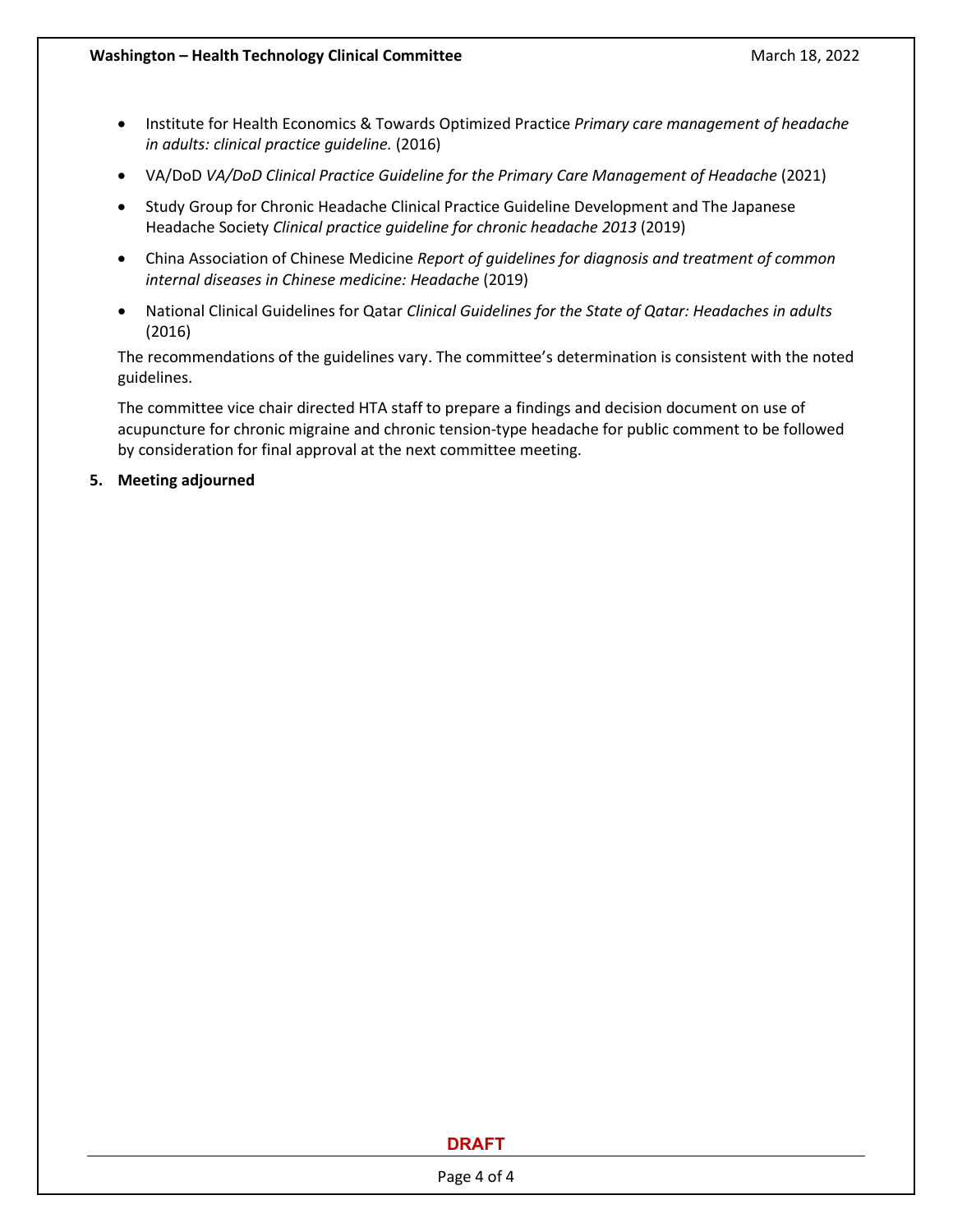<span id="page-5-0"></span>

## **Acupuncture for chronic migraine and chronic tension-type headaches**

Draft findings and decision Timeline, overview and comments

## **Timeline**

| <b>Phase</b>                         | <b>Date</b>                          | <b>Public</b><br><b>Comment Days</b> |
|--------------------------------------|--------------------------------------|--------------------------------------|
|                                      |                                      |                                      |
| <b>Proposed Topics published</b>     | August 2020                          |                                      |
| <b>Public comments</b>               | (proposed pending literature search) |                                      |
| Selected technologies published      | August 3, 2021                       |                                      |
| <b>Public comments</b>               | August 3 to September 2, 2021        | 30                                   |
| Draft key questions published        | September 3, 2021                    |                                      |
| <b>Public comments</b>               | September 3 to September 16, 2021    | 13                                   |
| <b>Final key questions published</b> | September 30, 2021                   |                                      |
| Draft report published               | January 18, 2022                     |                                      |
| <b>Public comments</b>               | January 18 to February 17, 2022      | 30                                   |
| <b>Final report published</b>        | February 24, 2022                    |                                      |
| <b>Public meeting</b>                | March 18, 2022                       |                                      |
| Draft findings & decision published  | March 23, 2022                       |                                      |
| <b>Public comments</b>               | March 23 to April 6, 2022            | 14                                   |

## **Overview**

|                                              |       | <b>Comment Period</b> |                       |
|----------------------------------------------|-------|-----------------------|-----------------------|
| Category                                     |       | Dates here            | <b>Cited Evidence</b> |
| Patient, relative, and citizen               |       |                       |                       |
| Legislator and public official               |       |                       |                       |
| Health care professional                     |       |                       |                       |
| Industry & manufacturer                      |       |                       |                       |
| Professional society & advocacy organization |       |                       |                       |
|                                              | Total | 0                     |                       |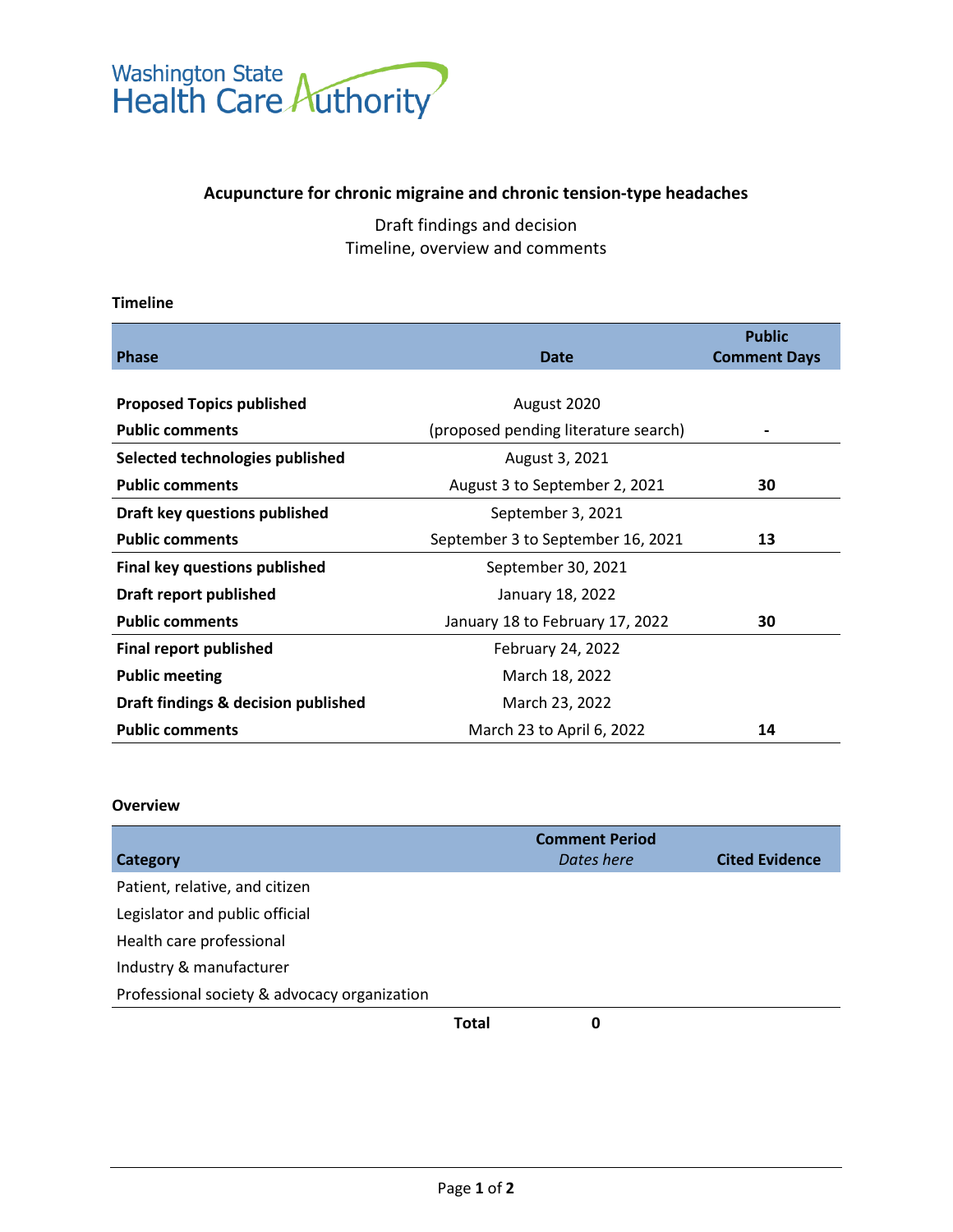## **Comments**

|    | <b>Respondents</b> | Representing | <b>Cited</b><br><b>Evidence</b> |
|----|--------------------|--------------|---------------------------------|
| 1  |                    |              |                                 |
| 2. |                    |              |                                 |
| 3. |                    |              |                                 |
| 4. |                    |              |                                 |
| 5. |                    |              |                                 |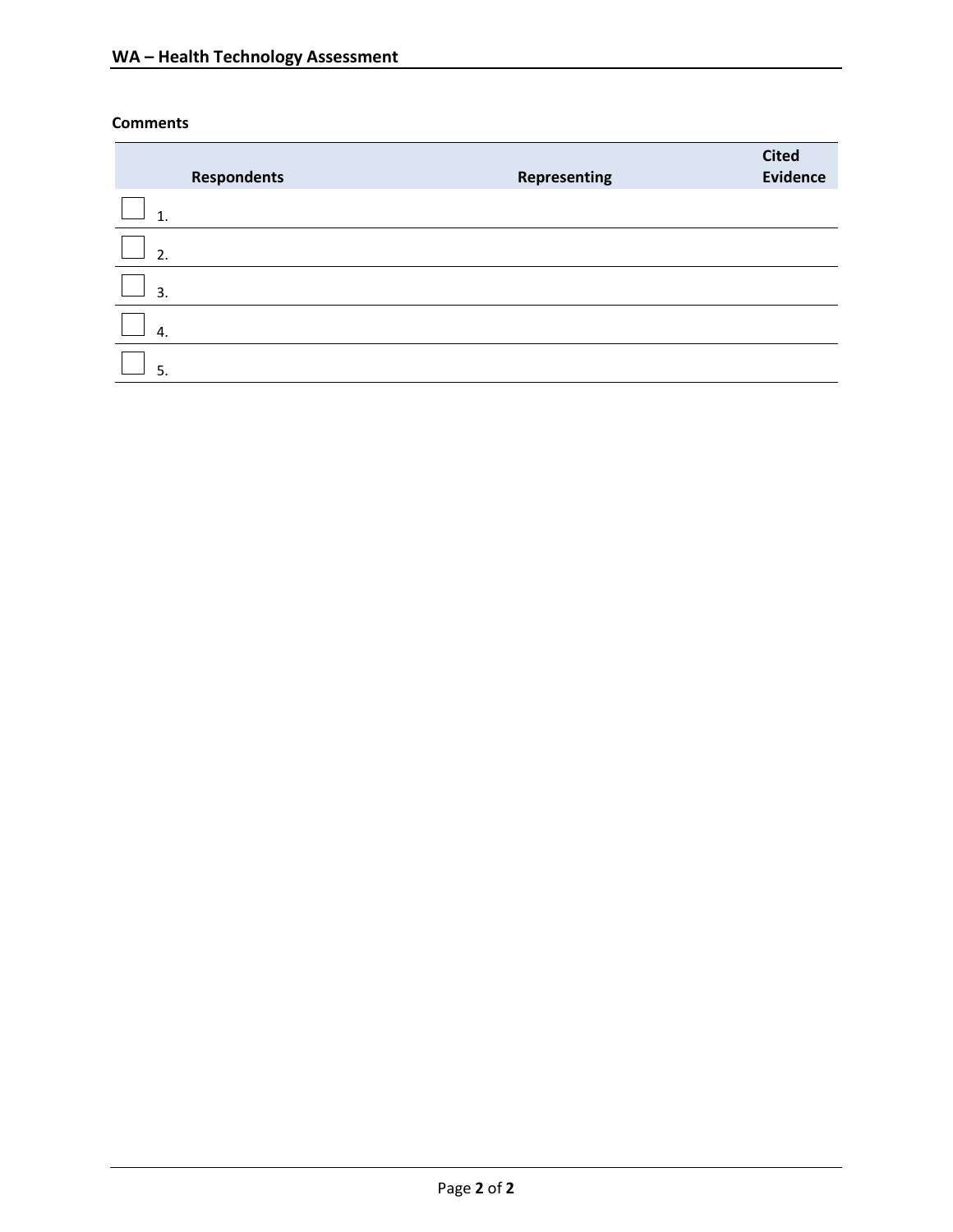<span id="page-7-0"></span>

## HTCC final approval of coverage decision

## **Next step: proposed findings and decision and public comment**

At the next public meeting the committee will review the proposed findings and decision and consider any public comments as appropriate prior to a vote for final adoption of the determination.

- 1) Based on public comment was evidence overlooked in the process that should be considered?
- 2) Does the proposed findings and decision document clearly convey the intended coverage determination based on review and consideration of the evidence?

## **Next step: final determination**

Following review of the proposed findings and decision document and public comments:

## **Final vote**

Does the committee approve the Findings and Decisions document with any changes noted in discussion?

If yes, the process is concluded.

If no, or an unclear (i.e., tie) outcome chair will lead discussion to determine next steps.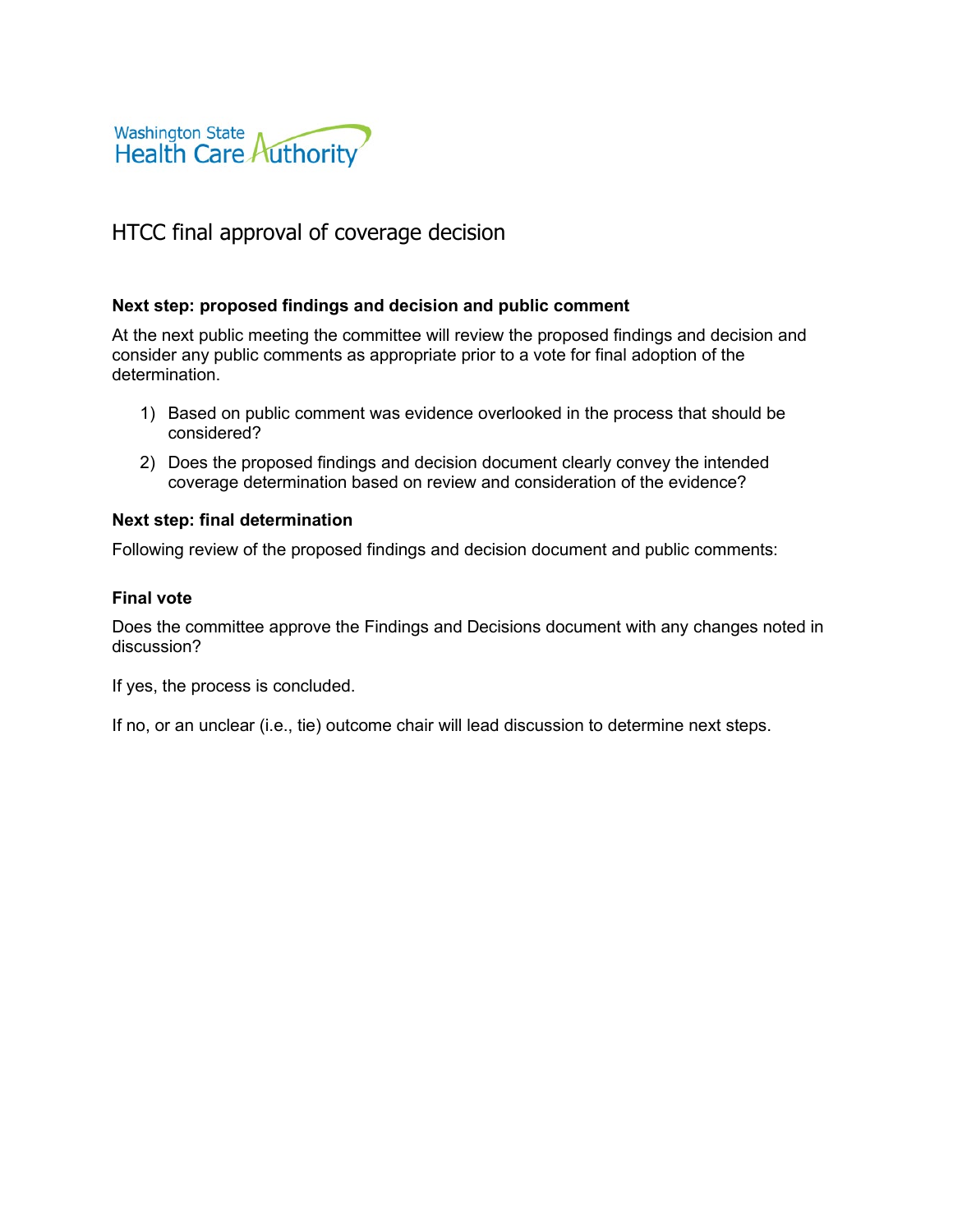<span id="page-8-0"></span>

## **Health Technology Clinical Committee DRAFT Findings and Decision**

**Topic:** Acupuncture **Meeting date:** March 18, 2022 **Final adoption:** Pending

## **Number and coverage topic:**

**20220318A –** Acupuncture for Chronic Migraine and Chronic Tension-type Headache

## **HTCC coverage determination:**

Acupuncture is a **covered benefit with conditions**.

## **HTCC reimbursement determination:**

**Limitations of coverage:** This decision applies to adults (age 18 and older).

- For chronic migraine (as defined by the International Headache Society), acupuncture is a **covered benefit with the following conditions**:
	- $\circ$  Must be diagnosed with chronic migraine by a qualified provider (per Washington State Department of Health),
	- o For up to 24 sessions over the course of one year, and
	- o Additional treatment cycles may be considered at agency discretion.

## **Non-covered indicators:**

Acupuncture is not covered for:

- Chronic tension-type headache
- Chronic daily headache

## **Notes:**

- Out of scope/data not reviewed for this decision:
	- o Other headache and migraine types not specified
- This determination supersedes the following previous determination:
	- $\circ$  Acupuncture policy as previously determined in Treatment of Chronic Migraine and Chronic Tension-Type Headache (20170519B)

## **Related documents:**

- Final key [questions](https://www.hca.wa.gov/assets/program/Acupuncture-chronic-headache-final-KQ-20210930.pdf)
- [Final evidence report](https://www.hca.wa.gov/assets/program/acupuncture-hta-final-report-2022-02-23.pdf)
- [Meeting materials and transcript](http://www.hca.wa.gov/about-hca/health-technology-assessment/meetings-and-materials)

## **Agency contact information:**

| <b>Phone Number</b> |
|---------------------|
| 1-800-547-8367      |
| 1-800-200-1004      |
| 1-800-562-3022      |
|                     |

**HTCC coverage vote and formal action:**

#### **Draft**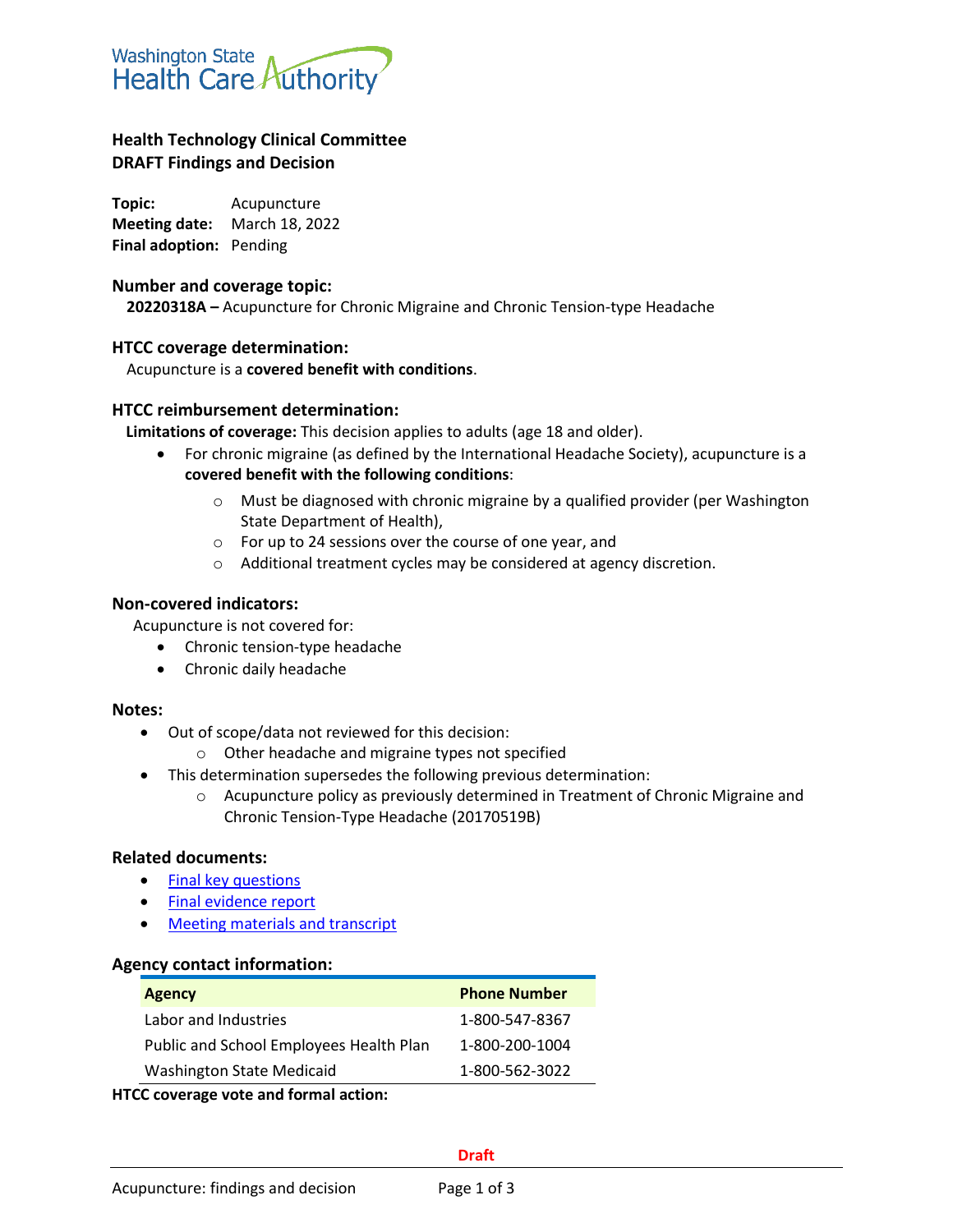## *Committee decision*

Based on the deliberations of key health outcomes, the committee decided that it had the most complete information: a comprehensive and current evidence report, public comments, and state agency utilization information. The committee decided that the current evidence on acupuncture for chronic migraine and chronic tension-type headache was sufficient to make a determination. The committee discussed and voted separately on the evidence for the use of acupuncture for chronic migraine, chronic tension-type headache, and chronic daily headache. The committee considered the evidence, public comment and expert input, and gave greatest weight to the evidence it determined, based on objective factors, to be the most valid and reliable.

Based on these findings, the committee voted to cover with conditions acupuncture for chronic migraine. Separately, the committee voted not to cover acupuncture for chronic tension-type or chronic daily headache.

|                         | Not covered | <b>Covered under</b><br>certain conditions | Covered<br>unconditionally |
|-------------------------|-------------|--------------------------------------------|----------------------------|
| Acupuncture for chronic |             |                                            |                            |
| migraine                | 3           |                                            |                            |
| Acupuncture for chronic |             |                                            |                            |
| tension-type headache   | 9           |                                            |                            |
| Acupuncture for chronic |             |                                            |                            |
| daily headache          | 9           |                                            |                            |

## *Discussion*

The committee reviewed and discussed the available studies for use of acupuncture for chronic migraine and chronic tension-type headache. Conditions for coverage were discussed, drafted, and voted on. A majority of committee members supported the conditions of coverage for acupuncture. Details of study design, inclusion criteria, outcomes, cost, cost-effectiveness, and other factors affecting study quality were discussed.

## *Limitations*

This decision applies to adults (age 18 and older) with chronic migraine or chronic tension type headache.

- For Chronic Migraine (as defined by the International Headache Society): Acupuncture is a covered benefit with conditions
	- $\circ$  Must be diagnosed with chronic migraine by a qualified provider (qualified to diagnose per Washington State Department of Health)
	- o Up to 24 sessions over the course of one year
	- o Additional treatment cycles may be considered at agency discretion

Not covered conditions:

- For Chronic Tension-type Headache: Acupuncture is non-covered
- For Chronic Daily Headache: Acupuncture is non-covered